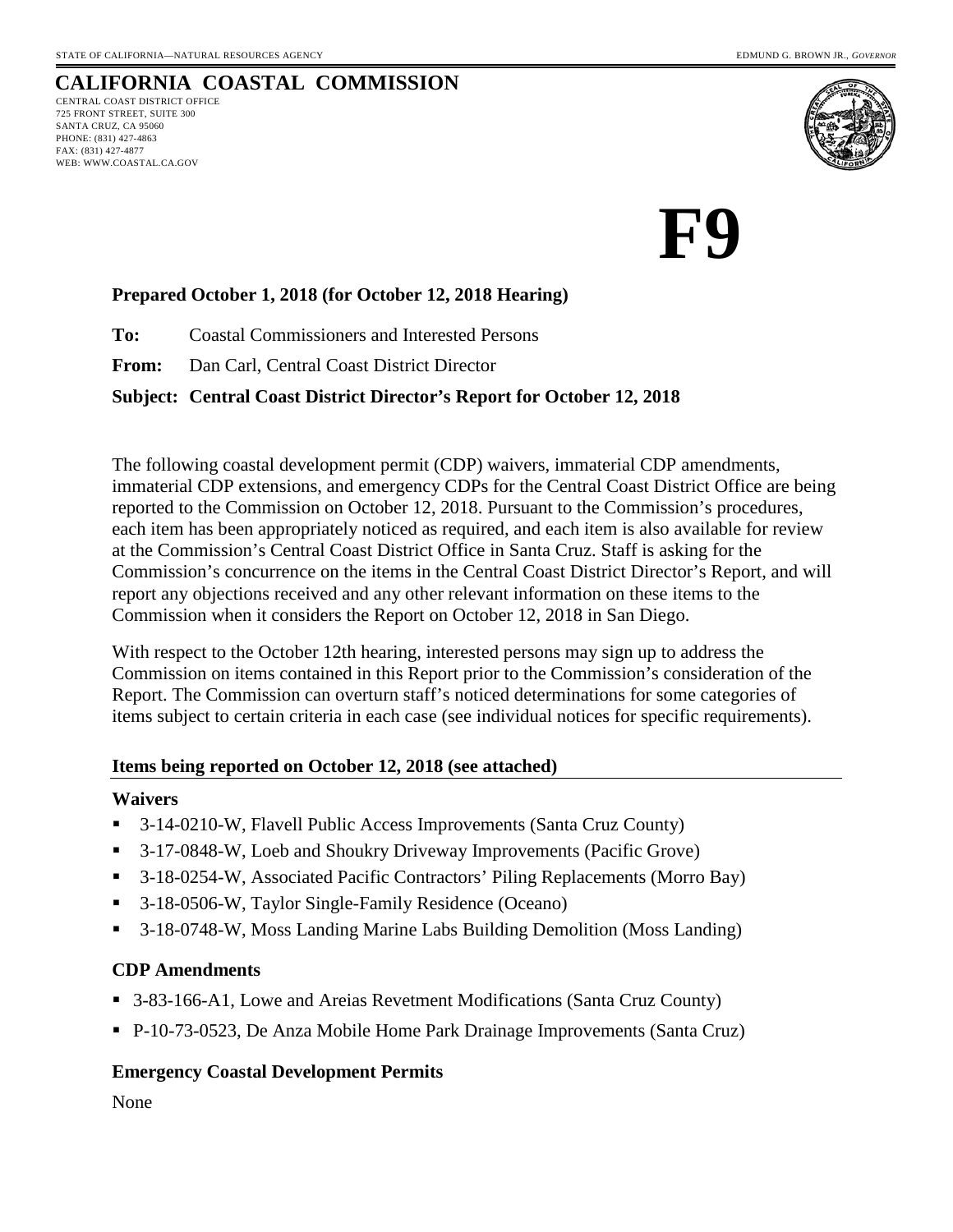

## **CORRECTED NOTICE OF PROPOSED PERMIT WAIVER[1](#page-1-0)**

**Date:** October 2, 2018

**To:** All Interested Parties

**From:** Susan Craig, Central Coast District Manager Ryan Moroney, District Supervisor

**Subject: Coastal Development Permit (CDP) Waiver No. 3-14-0210-W** Applicant: Geoff Flavell

#### **Proposed Development**

The project includes construction of public access improvements along the base of an existing shotcrete retaining wall that is adjacent to a public beach/surfing access staircase (extending from Pleasure Point Drive to the ocean) and is also adjacent to an informal lateral accessway that extends on the seaward side of houses along Pleasure Point Drive. Specifically, the project includes construction of a four-footwide lateral public access walkway to improve the informal lateral accessway at the base of the existing shotcrete retaining wall where it meets the top of a pre-coastal vertical seawall; after-the-fact recognition of previously performed repairs to the shotcrete retaining wall undertaken by a prior owner; and coloring and contouring the shotcrete retaining wall to match the natural bluff aesthetic (all of the above on the bluff seaward of 2970 Pleasure Point Drive (APN 032-232-08)). In addition, the project proposes needed improvements to the adjacent public access staircase, including repairs to the stairs, an observation deck at the base of the stairway, a connection to the above-identified improved lateral access walkway, as well as a reduction in the height of a portion of the upcoast stairwell wall to improve coastal views.

#### **Executive Director's Waiver Determination**

Pursuant to Title 14, Section 13238 of the California Code of Regulations, and based on project plans and information submitted by the Applicant regarding the proposed development, the Executive Director of the California Coastal Commission hereby waives the requirement for a CDP for the following reasons:

The project is located along the seaward side of the bluff in the residential Pleasure Point portion of the Live Oak Beach area of Santa Cruz County. Shoreline armoring on the site was initially installed prior to coastal permitting requirements that went into effect in 1973, beginning with the construction of a vertical concrete seawall in the 1930s, a shotcrete seawall/retaining wall (on the bluff face above the vertical seawall) in 1968, and placement of a rock revetment seaward of the vertical concrete seawall in 1969. However, the previous owner of the property modified the shotcrete retaining wall in 1983, 1998, and 2001 without the necessary CDPs.

The Applicant purchased the property in 2014 and now seeks to authorize the unpermitted improvements to the shotcrete retaining wall (done by the previous owner), and to update and improve

<span id="page-1-0"></span> $1$  This notice of waiver corrects and supersedes the notice of proposed waiver mailed on September 28, 2018.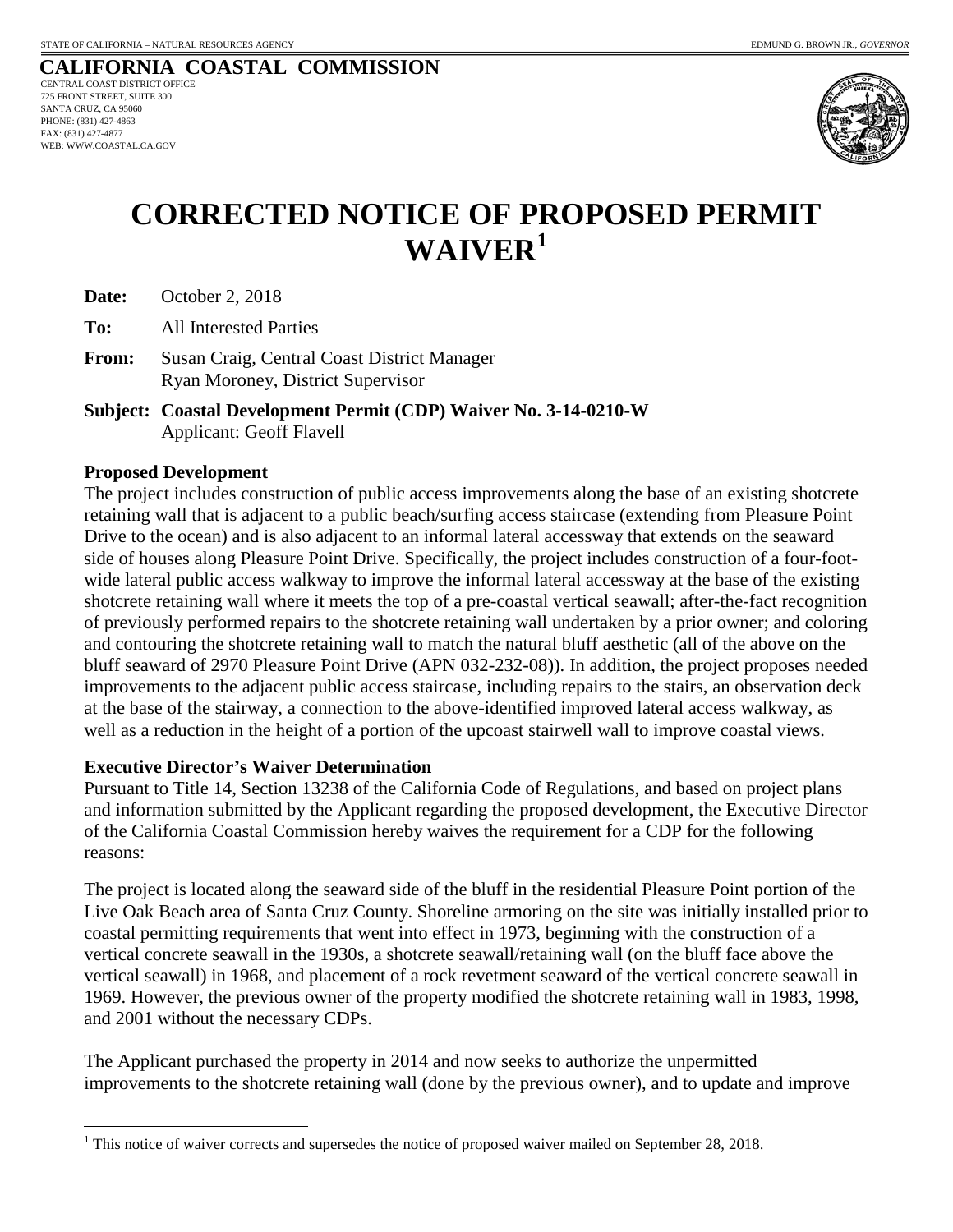### **NOTICE OF PROPOSED PERMIT WAIVER**

CDP Waiver No. 3-14-0210-W (Flavell Public Access Improvements)

Page 2

the public access utility of the adjacent staircase and the lateral accessway, as well as to improve the visual aesthetic of the shotcrete retaining wall. These public access improvements appropriately respond to the need for upgrades and repairs to both the staircase and the lateral accessway, and appropriately offset coastal resource impacts associated with the other development proposed.

Thus, the proposed project seeks to address the coastal resource impacts associated with a pre-Coastal Act shotcrete retaining wall that has been repaired without the necessary CDPs over the years. The project will improve the site's public access utility with both lateral and vertical access improvements. These improvements, along with proposed visual treatments to better integrate the shotcrete retaining wall into the natural beach and bluff aesthetic, will benefit this part of coastal Live Oak and represent an improvement to the area's coastal resources. Moreover, the Applicant has incorporated the Commission's typical construction best management practices for work near the shoreline into the project plans and description, including run-off protection, equipment BMPs, good housekeeping and erosion and sediment controls. As such, the proposed project can be found consistent with the Coastal Act.

#### **Coastal Commission Review Procedure**

This waiver is not valid until it has been reported to the Coastal Commission. The waiver is proposed to be reported to the Commission on Friday October 12, 2018 in San Diego. If four or more Commissioners object to this waiver at that time, then the application shall be processed as a regular CDP application.

**If you have any questions about the proposal or wish to register an objection, please contact Ryan Moroney in the Central Coast District office.**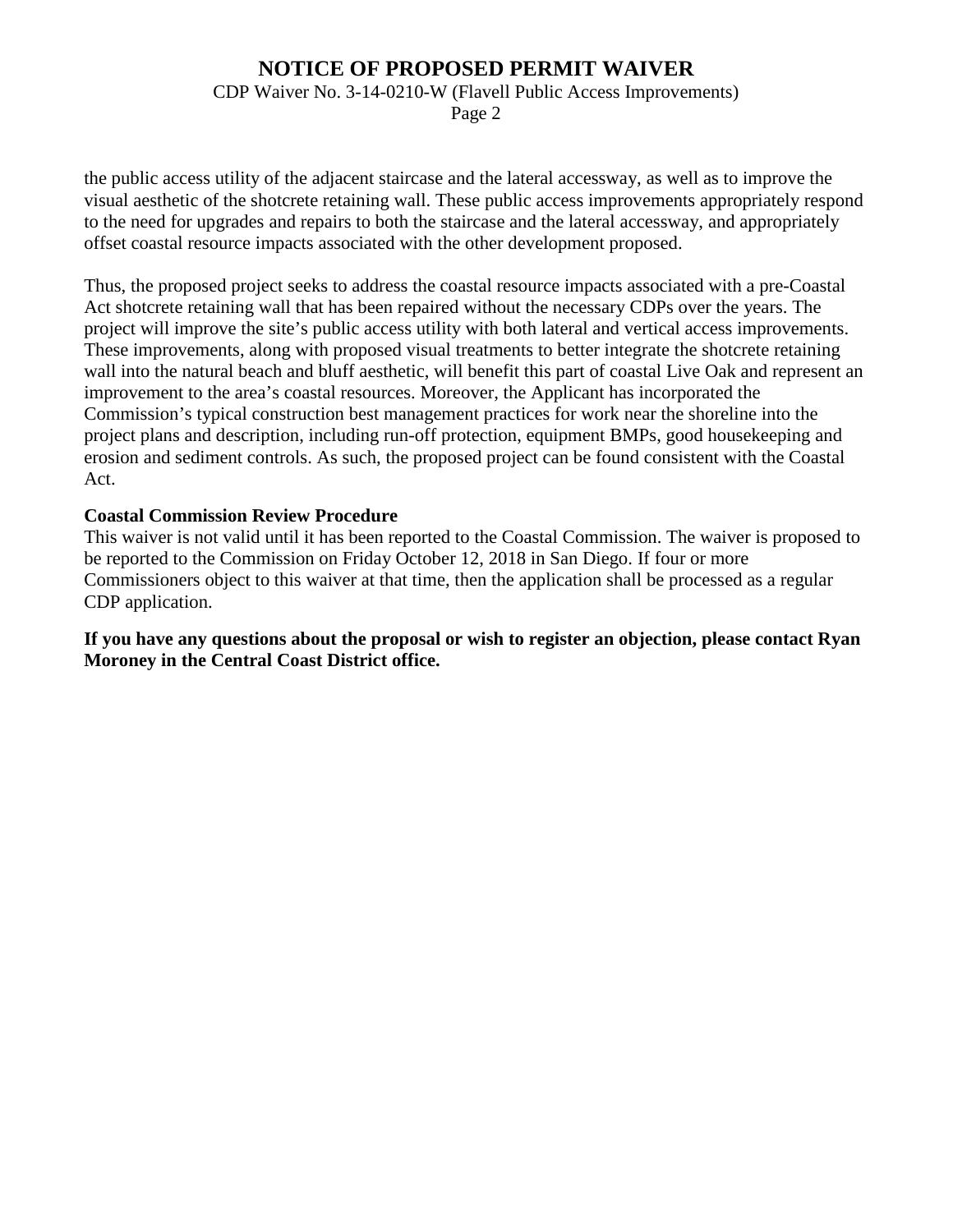

# **NOTICE OF PROPOSED PERMIT WAIVER**

- **Date:** September 28, 2018
- **To:** All Interested Parties
- **From:** Susan Craig, Central Coast District Manager Brian O'Neill, Coastal Planner
- **Subject: Coastal Development Permit (CDP) Waiver 3-17-0848-W** Applicants: Valerie Loeb and Ash Shoukry

#### **Proposed Development**

Proposed placement of approximately twenty cubic yards of gravel to repair an existing shared residential driveway, and native plant restoration, located at 1771 and 1776 Sunset Drive within the Asilomar Dunes neighborhood of the City of Pacific Grove (APNs 007-071-007-000 and 007-071-009- 000).

#### **Executive Director's Waiver Determination**

Pursuant to Title 14, Section 13250 of the California Code of Regulations, and based on project plans and information submitted by the Applicants regarding the proposed development, the Executive Director of the California Coastal Commission hereby waives the requirement for a CDP for the following reasons:

The repairs are necessary to fill depressions that have formed in the middle of the driveway. The proposed driveway repairs would all occur within the existing footprint of a shared driveway and will not increase driveway coverage. The project includes Best Management Practices to protect adjacent dune areas, including the use of hand tools rather than mechanized equipment and installation of temporary fencing to delineate the construction area. The project also includes removal of exotic species and native plant restoration adjacent to the driveway. The project has no potential for adverse effects on coastal resources and is consistent with Chapter 3 of the Coastal Act.

#### **Coastal Commission Review Procedure**

This waiver is not valid until it has been reported to the Coastal Commission. This waiver is proposed to be reported to the Commission on October 12, 2018 in San Diego. If three or more Commissioners object to this waiver at that time, then the application shall be processed as a regular CDP application.

#### **If you have any questions about the proposal or wish to register an objection, please contact Brian O'Neill in the Central Coast District office.**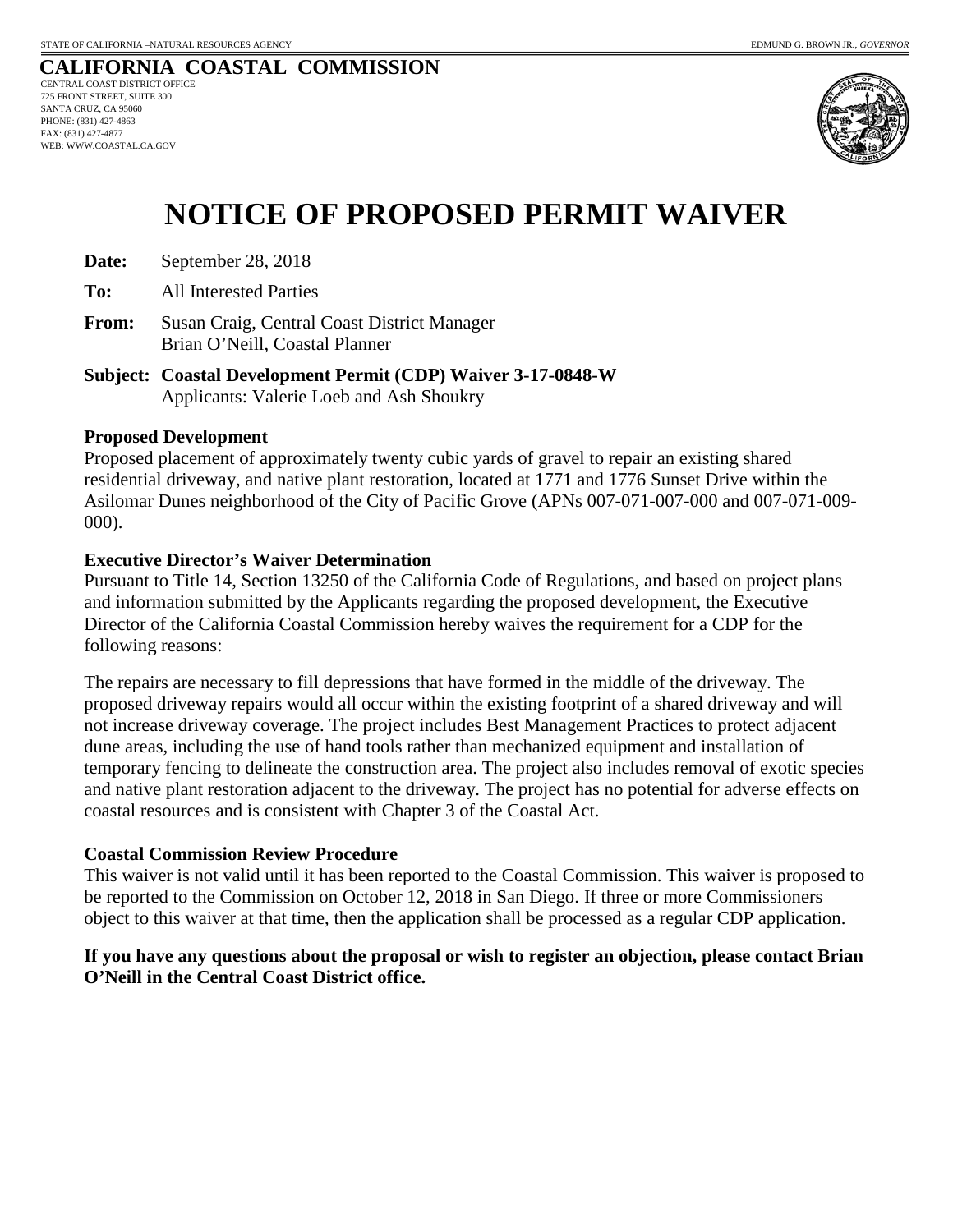

# **NOTICE OF PROPOSED PERMIT WAIVER**

- **Date:** September 28, 2018
- **To:** All Interested Parties
- **From:** Susan Craig, Central Coast District Manager Sarah Carvill, Coastal Planner
- **Subject: Coastal Development Permit (CDP) Waiver 3-18-0254-W** Applicant: Paul Gillen (Associated Pacific Constructors)

#### **Proposed Development**

Repair seven existing wooden pilings using fiberglass sleeving and epoxy grout; remove three abandoned non-structural piles; and remove and replace three fender piles; all on the wharf associated with the office of Associated Pacific Constructors at 495 Embarcadero (Lease Sites 52 and 52W) in the City of Morro Bay, San Luis Obispo County.

#### **Executive Director's Waiver Determination**

Pursuant to Title 14, Section 13238 of the California Code of Regulations, and based on project plans and information submitted by the Applicant regarding the proposed development, the Executive Director of the California Coastal Commission hereby waives the requirement for a CDP for the following reasons:

The proposed project involves minor repair of and maintenance on an existing wharf structure that is currently used for equipment loading and storage by a marine construction company. The Applicant has incorporated the Commission's standard best management practices (BMPs) for use of treated wood and coatings, pile repair, and work over water into the project description and plans. These BMPs protect coastal water quality by ensuring use of appropriate materials in pile replacement and repair, collection and containment of construction debris and materials, prevention of spills, and general good housekeeping of the site at all times.

Eelgrass is present in the area adjacent to the wharf on its upcoast side. Only one of the piles proposed for repair, removal, or replacement is located within five meters of any eelgrass; however, that pile is located in the rocks of the riprap revetment (i.e., not in eelgrass habitat). Project BMPs also include placement of a floating boom to prevent debris from entering the eelgrass area. Additionally, pre- and post-construction surveys will be conducted to detect any impacts to eelgrass. If impacts are detected, the Applicant will undertake mitigation as required under the California Eelgrass Mitigation Policy (CEMP).

#### **Coastal Commission Review Procedure**

This waiver is not valid until the waiver has been reported to the Coastal Commission. This waiver is proposed to be reported to the Commission on Friday, October 12, in San Diego. If four or more Commissioners object to this waiver at that time, then the application shall be processed as a regular CDP application.

#### **If you have any questions about the proposal or wish to register an objection, please contact Sarah**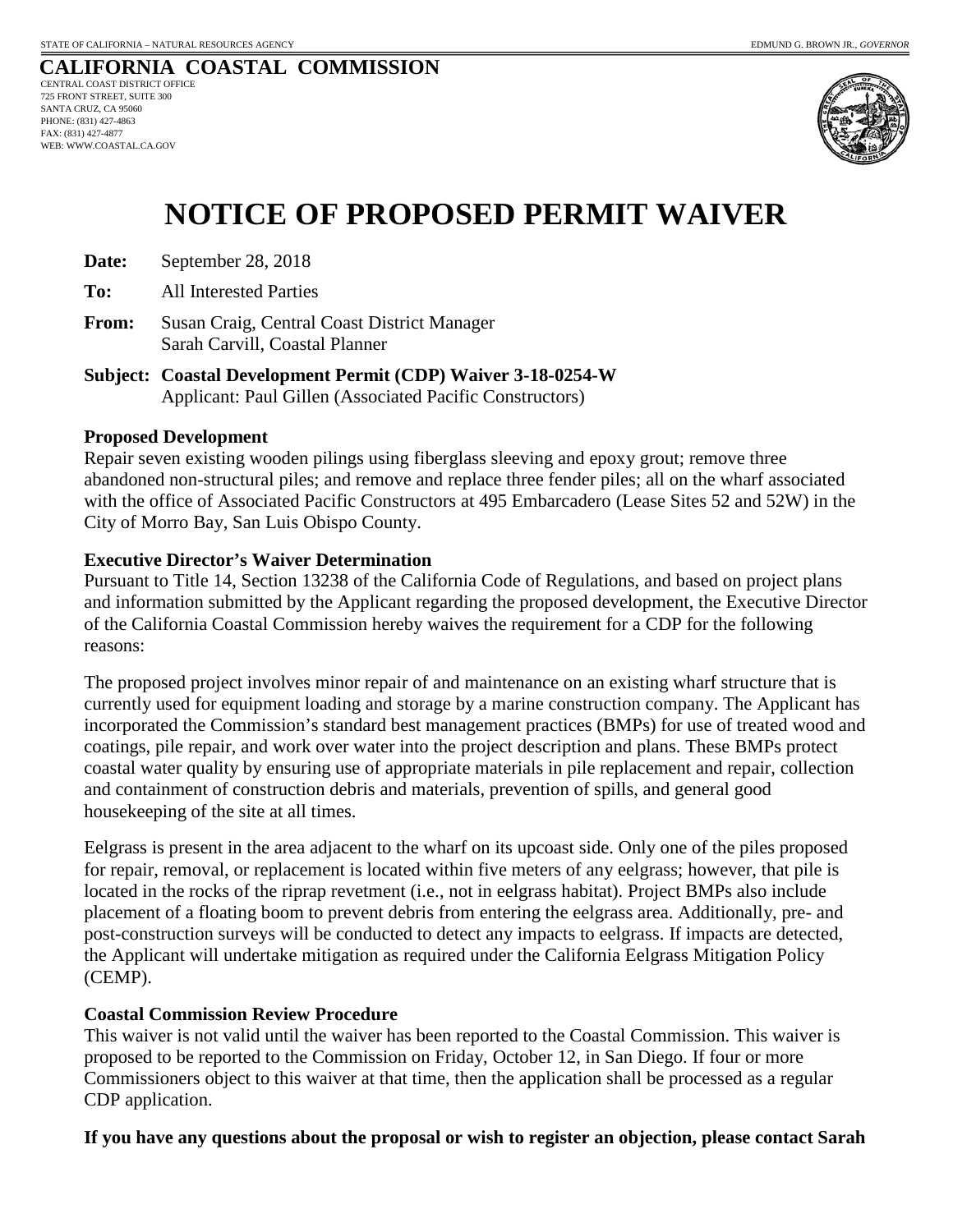### **NOTICE OF PROPOSED PERMIT WAIVER**

CDP Waiver 3-18-0254-W (Associated Pacific Constructors Wharf Repairs)

Page 2

**Carvill in the Central Coast District office.**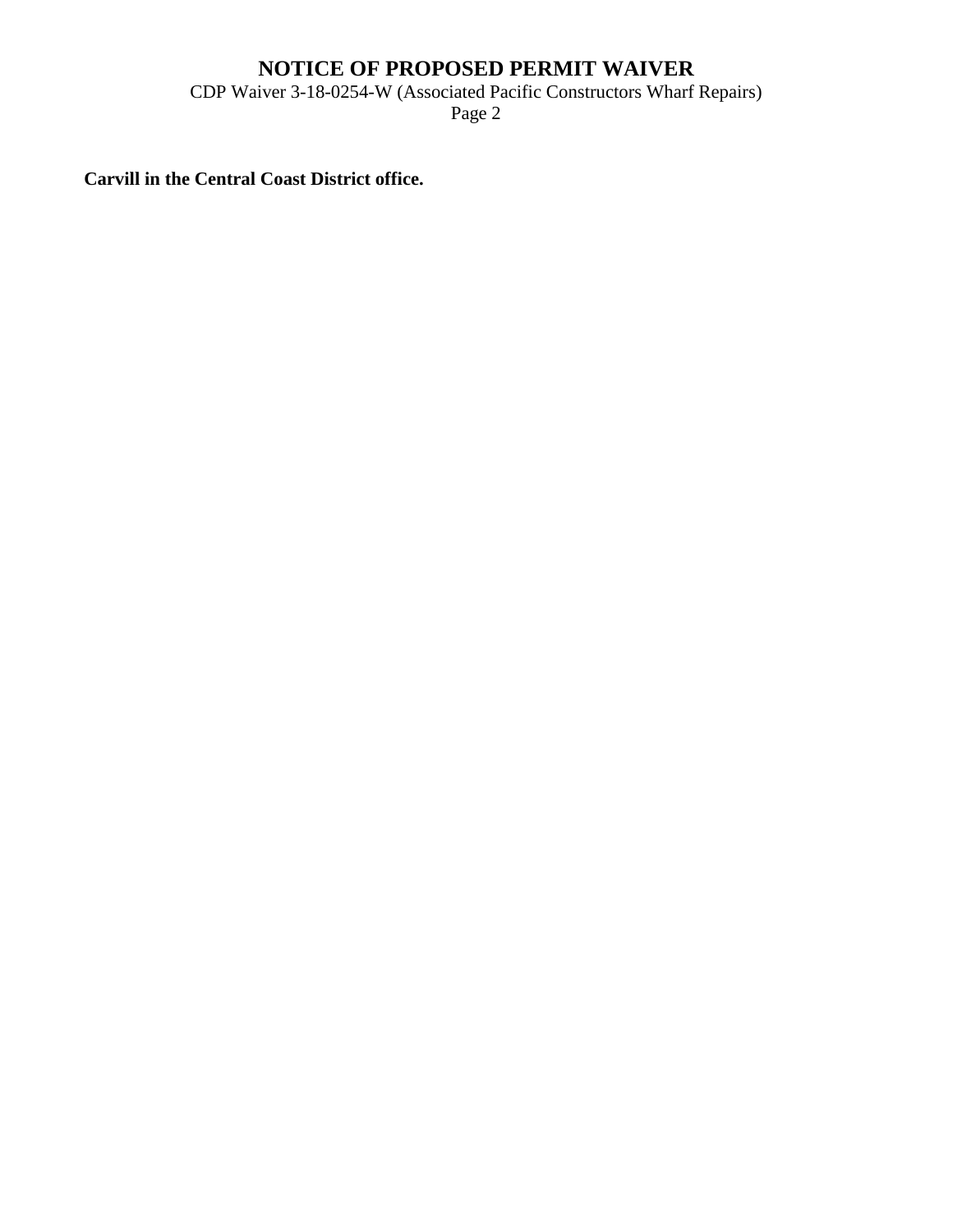

# **NOTICE OF PROPOSED PERMIT WAIVER**

**Date:** September 28, 2018

**To:** All Interested Parties

- **From:** Susan Craig, Central Coast District Manager Daniel Robinson, Coastal Planner
- **Subject: Coastal Development Permit (CDP) Waiver 3-18-0506-W** Applicants: Russel and Donna Taylor/Taylor Family Trust

#### **Proposed Development**

Proposed construction of a 2,032-square-foot three-story single-family dwelling (SFD) with a 368 square-foot attached garage, a 357-square-foot roof deck, and an elevator to provide handicapped access, including to the roof deck, all located within the Commission's retained jurisdiction at 628 Air Park Drive in the unincorporated area of Oceano, San Luis Obispo County (APN 061-042-001).

#### **Executive Director's Waiver Determination**

Pursuant to Title 14, Section 13238 of the California Code of Regulations, and based on project plans and information submitted by the Applicants regarding the proposed development, the Executive Director of the California Coastal Commission hereby waives the requirement for a CDP for the following reasons:

The proposed SFD would be located between two existing residences in a developed neighborhood that is located in an area of San Luis Obispo County where the Commission retains coastal permitting jurisdiction. Thus, the Coastal Act is the standard of review for the project, with the certified San Luis Obispo County Local Coastal Program (LCP) providing guidance. The proposed SFD is consistent with the LCP's guidance with respect to residential site development standards for floor area, lot coverage, and setbacks. In terms of height, the proposal includes a Reasonable Accommodation request to increase allowable building height to include an elevator.<sup>[1](#page-6-0)</sup> The elevator shaft will extend to 30 feet 6 six inches above natural grade; whereas the LCP guidance provides for a maximum residential height of 25 feet (all other portions of the proposed SFD are no higher than 25 feet). While guidance, the County's LCP includes standards for Reasonable Accommodations (Coastal Zone Land Use Ordinance Section 23.01.046) to allow for slight modifications to LCP development standards in order to ensure equal access and accommodation for people with disabilities. The increase in the LCP's height maximum to accommodate the elevator shaft is consistent with the LCP's Reasonable Accommodations ordinance and seems reasonable in this case and should not adversely affect views or character in this residential neighborhood.

The proposed SFD is also located within the LCP's Flood Hazard combining designation. According to the County, the finished floor elevation is adequately elevated to be consistent with the LCP's Flood Hazard standards, and is consistent with the flood hazards prescriptions employed for other adjacent residences.

<span id="page-6-0"></span><sup>&</sup>lt;sup>1</sup> The purpose of the proposed elevator is to provide wheelchair access to the second floor and roof deck for a family member.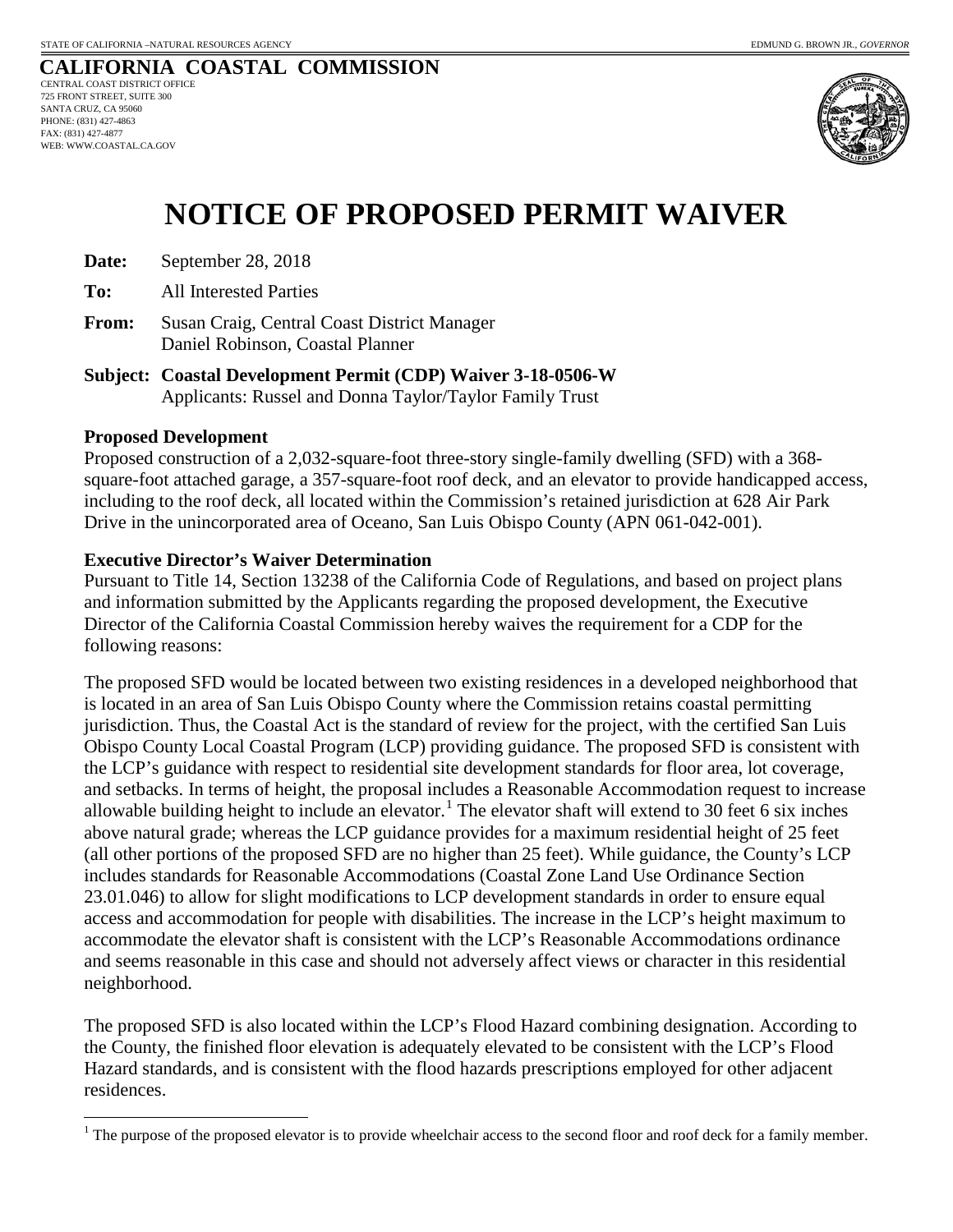### **NOTICE OF PROPOSED PERMIT WAIVER**

#### CDP Waiver 3-18-0506-W (Taylor SFD)

Page 2

Finally, according to the Commission's Staff Ecologist, Dr. Laurie Koteen, the proposed project includes an appropriate rear setback from riparian vegetation. In addition, the Applicants also propose to contribute funding toward a riparian enhancement project being undertaken by the Land Conservancy of San Luis Obispo County.

Thus, in summary, the proposed SFD has no potential for adverse effects on coastal resources, including public access to the shoreline, and is consistent with Chapter 3 of the Coastal Act.

#### **Coastal Commission Review Procedure**

This waiver is not valid until it has been reported to the Coastal Commission. This waiver is proposed to be reported to the Commission on Friday October 12, 2018 in San Diego. If four or more Commissioners object to this waiver at that time, then the application shall be processed as a regular CDP application.

**If you have any questions about the proposal or wish to register an objection, please contact Daniel Robinson in the Central Coast District office.**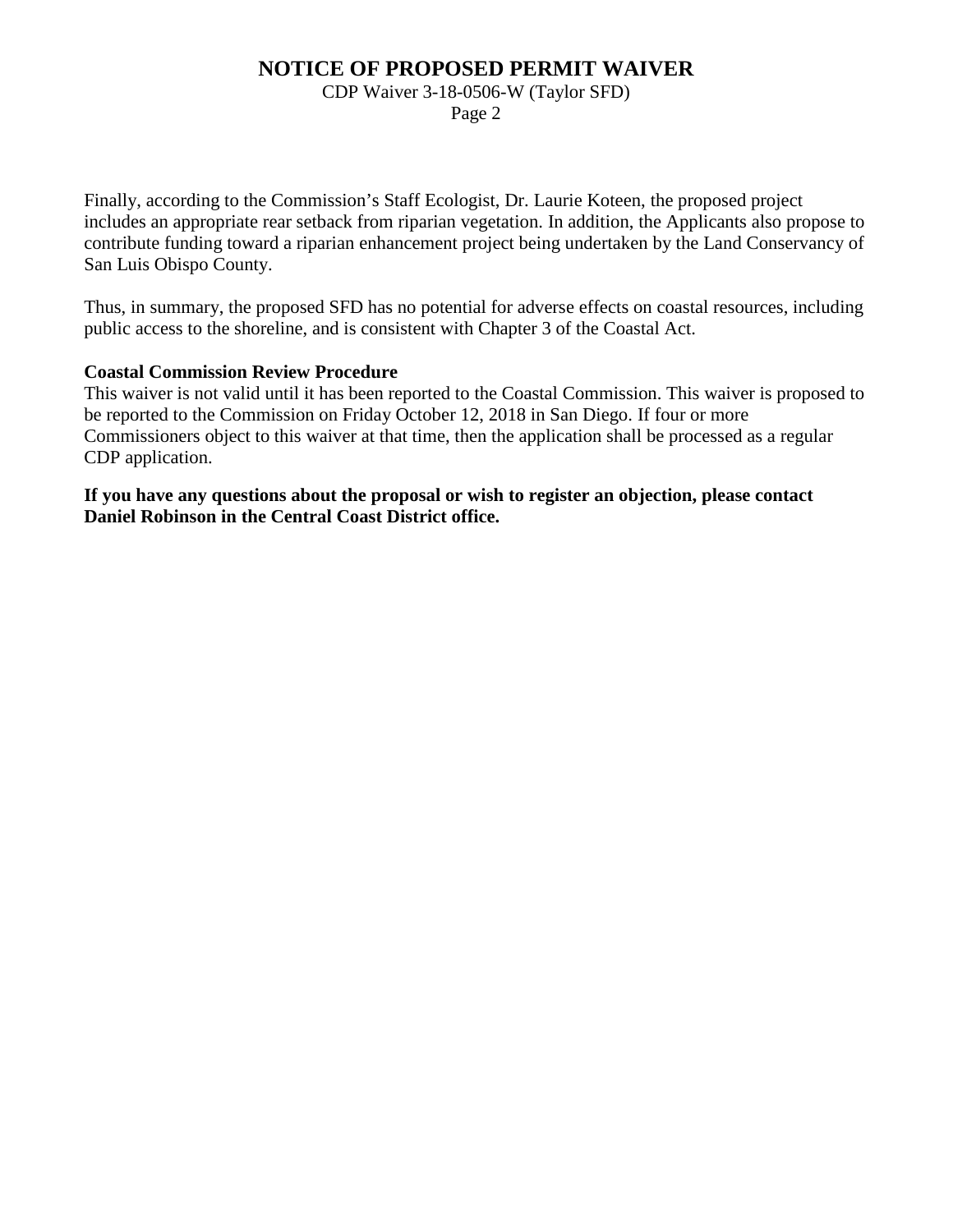

# **NOTICE OF PROPOSED PERMIT WAIVER**

- **Date:** September 28, 2018
- **To:** All Interested Parties
- **From:** Susan Craig, Central Coast District Manager Brian O'Neill, Coastal Planner
- **Subject: Coastal Development Permit (CDP) Waiver 3-18-0748-W** Applicant: San Jose State University

#### **Proposed Development**

Demolition and removal of existing 1,200-square-foot one-story building and concrete slab atop an existing pier located at 7549 Sandholdt Road at the Moss Landing Harbor, Monterey County (APN 133- 241-015-000).

#### **Executive Director's Waiver Determination**

Pursuant to Title 14, Section 13238 of the California Code of Regulations, and based on project plans and information submitted by the Applicant regarding the proposed development, the Executive Director of the California Coastal Commission hereby waives the requirement for a CDP for the following reasons:

The proposed demolition is necessary to remove an existing dilapidated building and concrete slab foundation that has been deemed unsafe for use. Additionally, the weight of the concrete slab has caused the wooden pier below the structure to show signs of collapse. Future repairs to the pier or redevelopment of the site would require a separate CDP application. Construction staging will occur within the Applicant's property and will not impact public parking areas. The project also includes Best Management Practices to protect water quality, including installation of netting under the pier to catch debris, daily inspections of the construction site, and good housekeeping measures. In sum the project has no potential for adverse effects on coastal resources, including public access to the shoreline, and is consistent with Chapter 3 of the Coastal Act.

#### **Coastal Commission Review Procedure**

This waiver is not valid until the waiver has been reported to the Coastal Commission. This waiver is proposed to be reported to the Commission on October 12, 2018, in San Diego. If four or more Commissioners object to this waiver at that time, then the application shall be processed as a regular CDP application.

#### **If you have any questions about the proposal or wish to register an objection, please contact Brian O'Neill in the Central Coast District office.**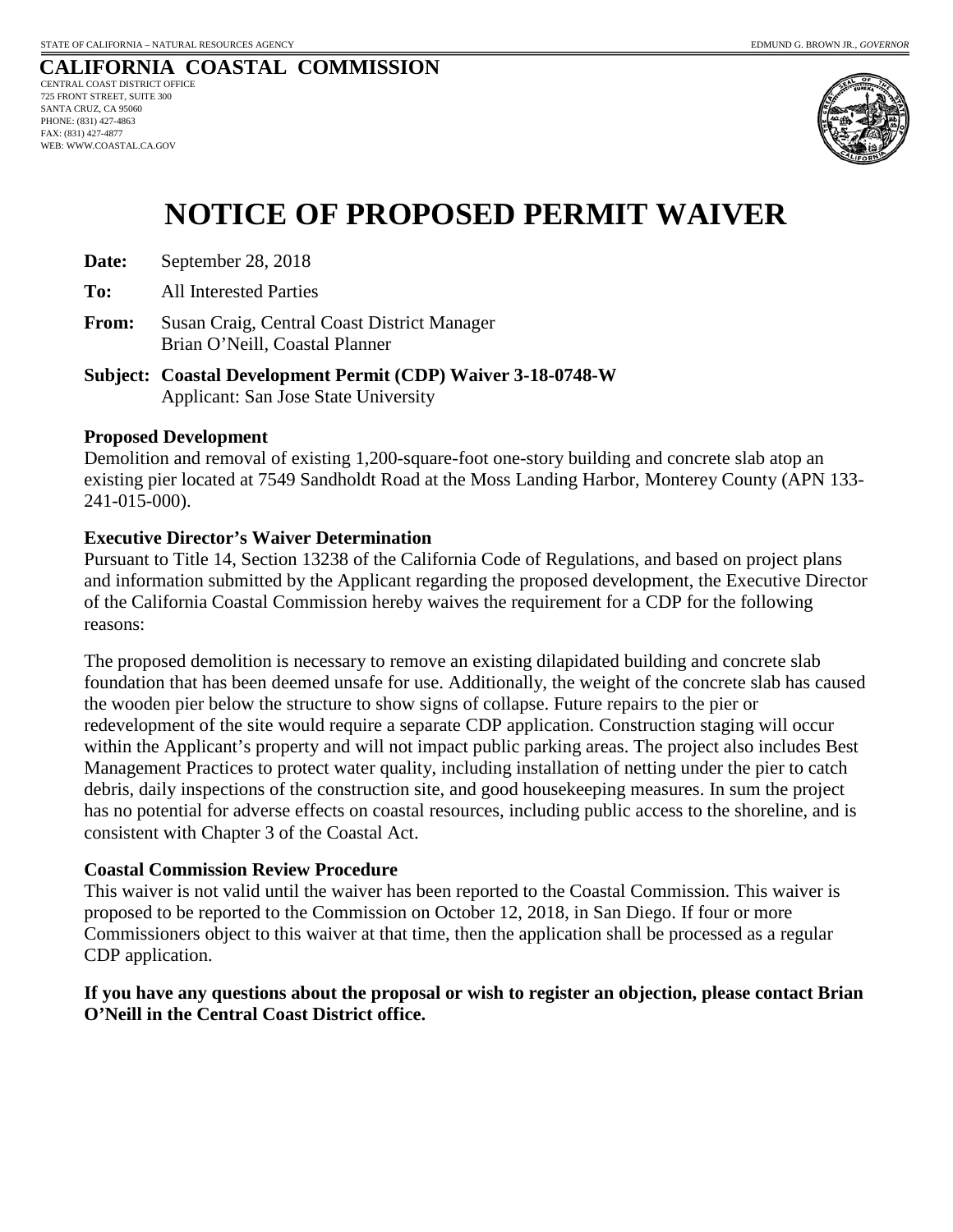

# **NOTICE OF PROPOSED PERMIT AMENDMENT**

- **Date:** September 28, 2018
- **To:** All Interested Parties
- **From:** Susan Craig, Central Coast District Manager Ryan Moroney, District Supervisor
- **Subject: Proposed Amendment to Coastal Development Permit (CDP) 3-83-166** Applicants: Alan and Julie Lowe and Lucia Areias

#### **Original CDP Approval**

CDP 3-83-166 was approved by the Coastal Commission on September 15, 1983, and provided for the installation of 650 tons of riprap and a retaining wall on the shoreline and bluff area seaward of 2862 and 2864 South Palisades Avenue at the downcoast end of 26th Avenue Beach between Moran Lake and Soquel Point in the Live Oak beach area of unincorporated Santa Cruz County.

#### **Proposed CDP Amendment**

CDP 3-83-166 would be amended to require the Applicants to do the following: 1) reduce the riprap revetment to a 1.5:1 slope; 2) pay encroachment fees for armoring and other use of public property for the next 20 years; 3) perform additional analysis and provide appropriate mitigation for any armoring retained past 20 years; 4) acknowledge public property rights; 5) maintain the riprap revetment over the next 20 years, including by retrieving and removing or restacking scattered riprap rock and debris; 6) agree that changes to the armoring will require a CDP amendment or separate CDP process; 7) participate in any future regional shoreline planning for this stretch of coast; and 8) assume all coastal hazard risks. The Commission's reference number for this proposed amendment is 3-83-166-A1**.**

#### **Executive Director's Immateriality Determination**

Pursuant to Title 14, Section 13166(b) of the California Code of Regulations, the Executive Director of the California Coastal Commission has determined that the proposed CDP amendment is immaterial for the following reasons:

The 1983 CDP was conditioned to require the then-property owners to record an easement for public access and recreation along the shoreline seaward of the approved riprap. However, no easement has been recorded (and thus there is a CDP compliance violation) and, because the previous and current property owners do not own the public property seaward of their property (1) they are not in a position to record the required easement, and (2) because it is public, there is no need for an easement over property that is already public. To remedy this violation, the Applicants are proposing to reduce the scope of the riprap to the maximum extent feasible (i.e., approximately to a 1.5:1 slope) to free up public beach space, and to pay encroachment fees for the use of public property to Santa Cruz County (pursuant to the County's Coastal Encroachment Policy), which fee will be used for public access and recreation improvements in the vicinity of the project. The project thus appropriately resolves a decadesold violation in a way that increases useable sandy beach space at a very popular beach, and that compensates the public for the private use of public property. The amendment also updates the CDP to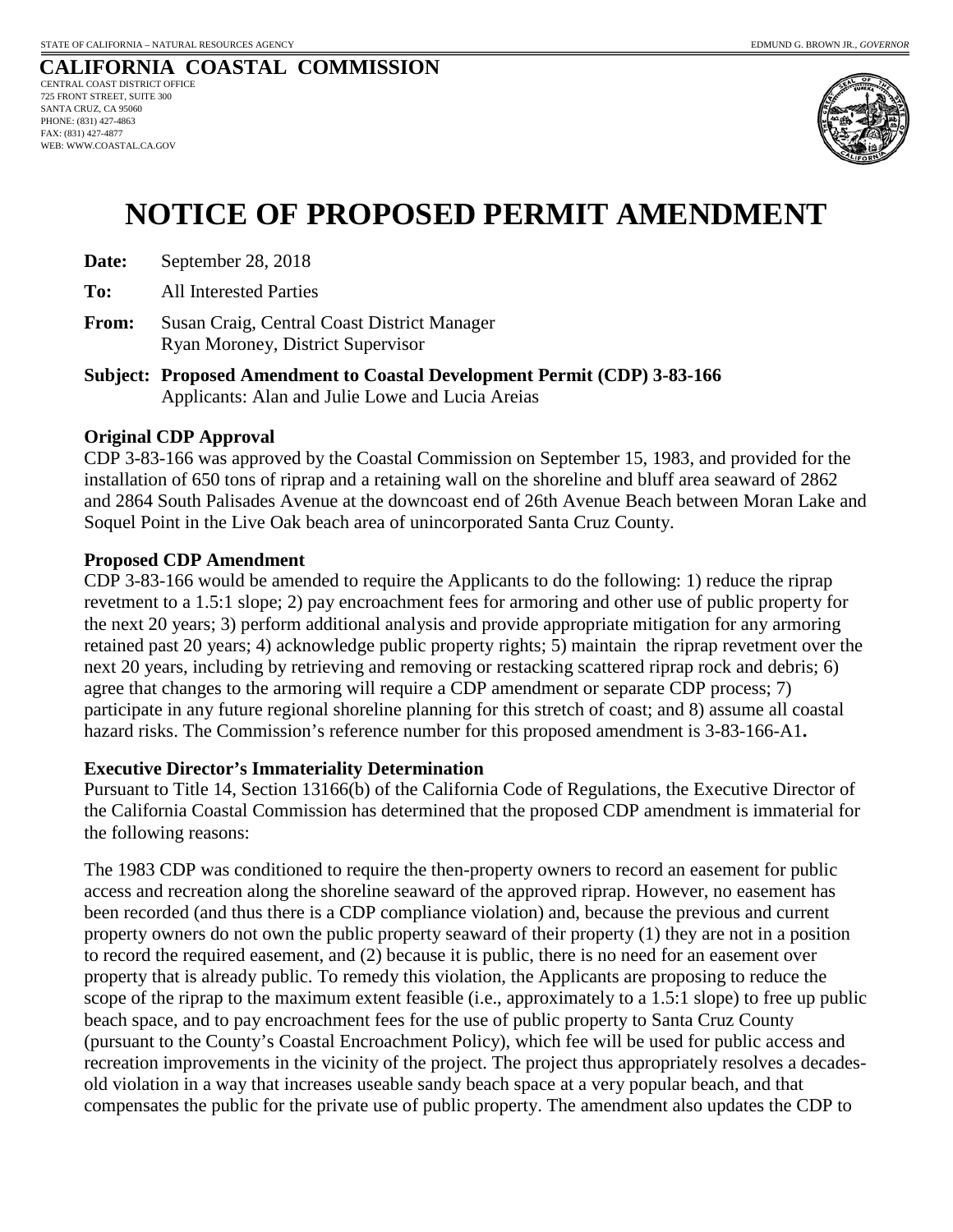### **NOTICE OF PROPOSED PERMIT AMENDMENT**

Proposed CDP Amendment 3-83-166-A1 (Lowe/Areias Revetment)

Page 2

address complementary issues (e.g., 20-year term, rock/debris retrieval requirements, public rights, regional shoreline planning, coastal hazard risk internalization, etc.). In sum, the proposed amendment will enhance public access and recreational opportunities at this location consistent with the Commission's original CDP approval, as well as consistent with the Coastal Act and the certified Santa Cruz County Local Coastal Program.

#### **Coastal Commission Review Procedure**

The CDP will be amended as proposed if no written objections are received in the Central Coast District office within ten working days of the date of this notice. If such an objection is received, the objection and the Executive Director's response to it will be reported to the Commission on Friday, October 12, 2018, in San Diego. If three or more Commissioners object to the Executive Director's determination of immateriality at that time, then the application shall be processed as a material CDP amendment.

**If you have any questions about the proposal or wish to register an objection, please contact Ryan Moroney in the Central Coast District office.**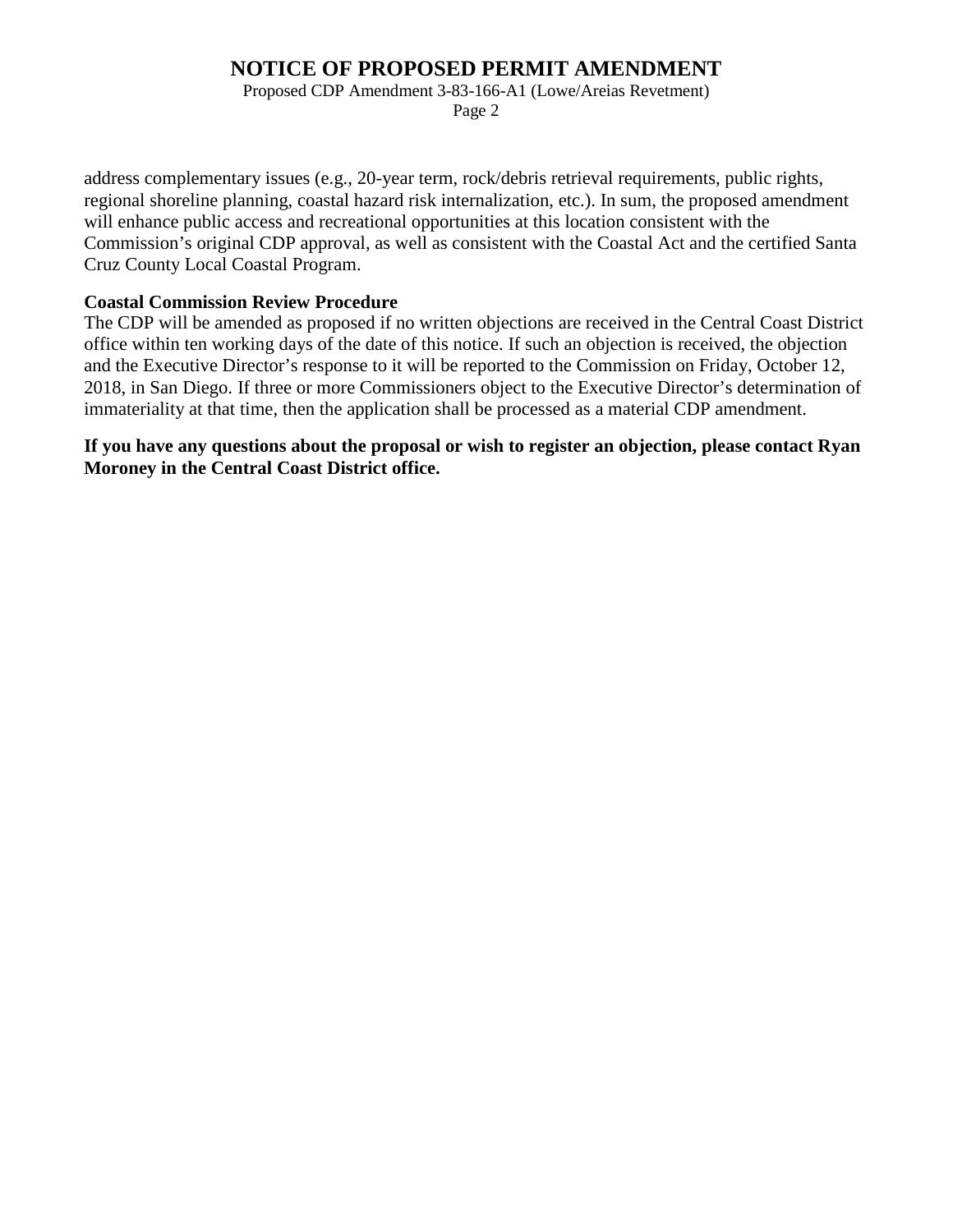

# **NOTICE OF PROPOSED PERMIT AMENDMENT**

- **Date:** September 28, 2018
- **To:** All Interested Parties
- **From:** Susan Craig, Central Coast District Manager Ryan Moroney, District Supervisor
- **Subject: Proposed Amendment to Coastal Development Permit (CDP) P-10-73-0523** Applicant: Equity LifeStyle Properties

#### **Original CDP Approval**

CDP P-10-73-0523 was approved by the Commission on November 19, 1973, and provided for the restoration of a drainage system (including ponds and a water circulation system) and landscaping (including walkways) washed out by the 1972-73 winter storms, at the De Anza Mobile Home Park located between the UCSC Marine Science Campus and Natural Bridges State Park at 2395 Delaware Avenue in the City of Santa Cruz.

#### **Proposed CDP Amendment**

CDP P-10-73-0523 would be amended to allow further improvements to the drainage system connected to the ponds, including construction of an engineered spillway leading to the ocean to address an unintended sump that has developed on the beach. The project also includes the installation of filtration and treatment devices on each inlet that discharges into the ponds, and the replacement of blufftop drains that extend over the bluff with subsurface drains. The Applicant is further proposing to replace nonnative and invasive plantings in the areas around the ponds with native species and will otherwise rehabilitate both the aesthetics and ecological function of the site in accordance with the base permit. The proposed amendment also updates the conditions of the base CDP to reflect the amended project and to ensure that the project components are maintained over time. The Commission's reference number for this proposed amendment is **P-10-73-0523-A1.**

#### **Executive Director's Immateriality Determination**

Pursuant to Title 14, Section 13166(b) of the California Code of Regulations, the Executive Director of the California Coastal Commission has determined that the proposed CDP amendment is immaterial for the following reasons:

The project involves rehabilitation of several ponds (originally created prior to the Coastal Act primarily for drainage purposes) and associated open space areas located within the De Anza Mobile Home Park in the City of Santa Cruz. In 1973, the Commission granted CDP P-10-73-0523, which authorized the restoration of the Park's drainage system (including with respect to the ponds and a water circulation system) and landscaping (including walkways) that were washed out by the 1972-73 winter storms. That CDP approval also involved the re-routing of several blufftop drainpipes, as well as the planting of native plant species around the ponds. However, these last two measures were not carried out by the previous property owner. In the interim, the Applicant purchased the property and is now seeking to make improvements to the drainage system connected to the ponds, including construction of an